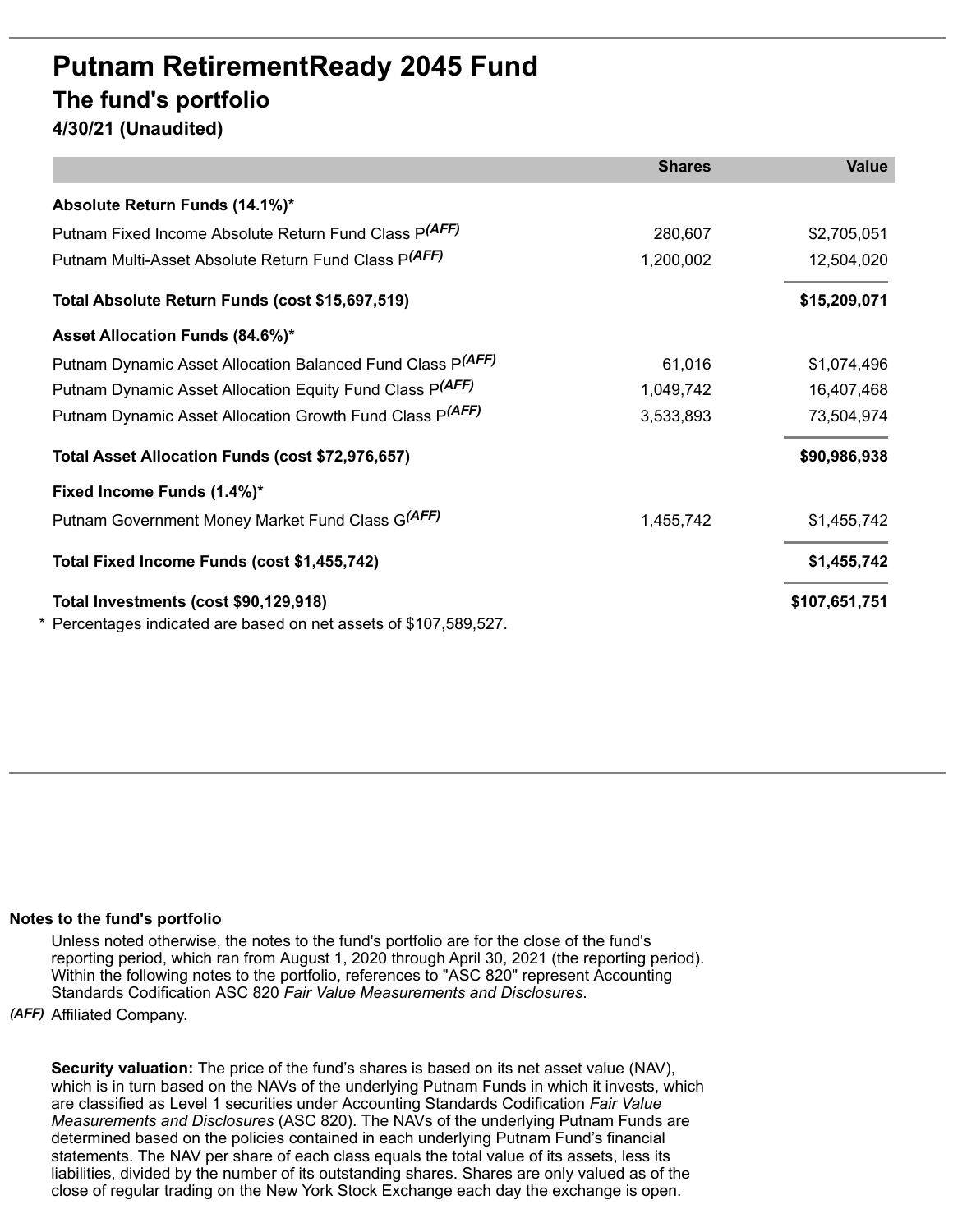ASC 820 establishes a three-level hierarchy for disclosure of fair value measurements. The valuation hierarchy is based upon the transparency of inputs to the valuation of the fund's investments. The three levels are defined as follows:

**Level 1:** Valuations based on quoted prices for identical securities in active markets.

**Level 2:** Valuations based on quoted prices in markets that are not active or for which all significant inputs are observable, either directly or indirectly.

**Level 3:** Valuations based on inputs that are unobservable and significant to the fair value measurement.

The following is a summary of the inputs used to value the fund's net assets as of the close of the reporting period:

| Investments in securities:   | <b>Valuation inputs</b> |         |         |                     |  |  |
|------------------------------|-------------------------|---------|---------|---------------------|--|--|
|                              | Level 1                 | Level 2 | Level 3 | Total               |  |  |
| Putnam Retirement Ready 2045 |                         |         |         |                     |  |  |
| Fund                         | \$107,651,751           |         |         | $$-.$ \$107,651,751 |  |  |

## **Affiliated transactions**

Transactions during the reporting period with a company which is under common ownership or control, or involving securities of companies in which a fund owned at least 5% of the voting securities, were as follows:

## **Putnam RetirementReady 2045 Fund**

| <b>Affiliates</b>                                                                | <b>Fair value</b><br>as of | <b>Purchase</b>         |                         |                    |                                                                                 | Realized                       | Change in<br>appreciation | <b>Shares</b><br>unrealized outstanding | as of Fair value as      |
|----------------------------------------------------------------------------------|----------------------------|-------------------------|-------------------------|--------------------|---------------------------------------------------------------------------------|--------------------------------|---------------------------|-----------------------------------------|--------------------------|
|                                                                                  | 7/31/20                    | cost                    | proceeds                |                    | Sale Investment Capital gain<br>income distributions gain (loss) (depreciation) |                                |                           | 4/30/21                                 | of 4/30/21               |
| Putnam<br>Fixed<br>Income<br>Absolute<br><b>Return Fund</b><br>Class P           |                            | \$2,004,418 \$1,126,405 | \$479,213               | \$59,980           | \$—                                                                             | \$(7, 126)                     | \$60,567                  | 280,607                                 | \$2,705,051              |
| Putnam<br>Multi-Asset<br>Absolute<br><b>Return Fund</b><br>Class P               | 9,415,402                  | 5,713,278               | 2,196,161               |                    |                                                                                 | (176, 795)                     | (251, 704)                | 1,200,002                               | 12,504,020               |
| Putnam<br>Dynamic<br>Asset<br>Allocation<br><b>Balanced</b><br><b>Fund Class</b> |                            |                         |                         |                    |                                                                                 |                                |                           |                                         |                          |
| Ρ<br>Putnam<br>Dynamic<br>Asset<br>Allocation<br><b>Equity Fund</b>              |                            | 1,090,055               | 61,529                  | 1,783              |                                                                                 | 1,954                          | 44,016                    | 61,016                                  | 1,074,496                |
| Class P<br>Putnam<br>Dynamic<br>Asset<br>Allocation                              | 15,271,239<br>55,875,454   | 4,720,552<br>18,600,354 | 7,050,270<br>14,154,656 | 143,317<br>553,912 |                                                                                 | 376,064 1,472,875<br>1,155,529 | 1,993,072<br>12,028,293   | 1,049,742<br>3,533,893                  | 16,407,468<br>73,504,974 |